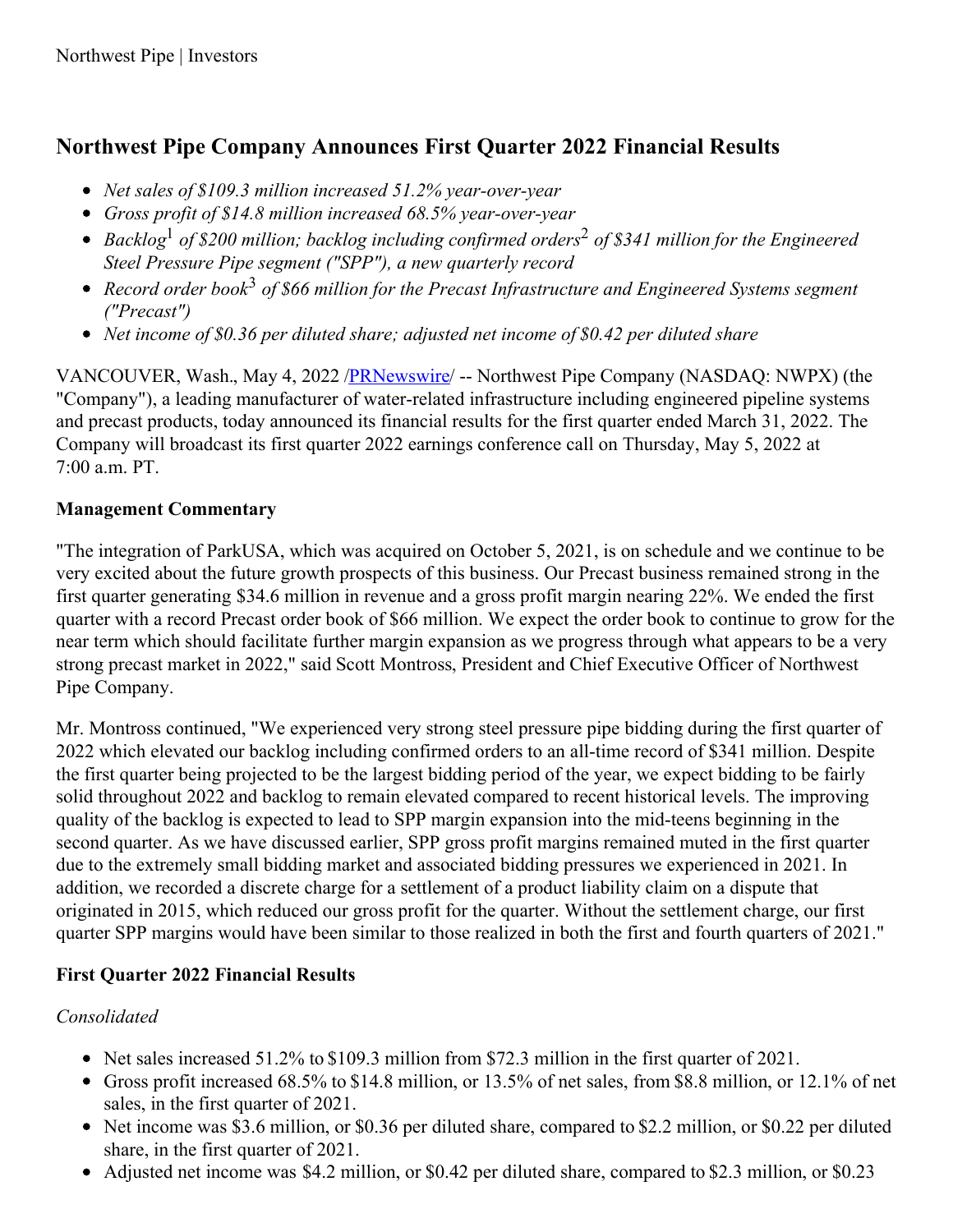per diluted share, in the first quarter of 2021. Adjusted net income, which is a non-GAAP financial measure, is reconciled to net income in the table titled "Reconciliation of Non-GAAP Financial Measures" below.

## *Engineered Steel Pressure Pipe Segment (SPP)*

- SPP net sales increased 24.4% to \$74.7 million from \$60.0 million in the first quarter of 2021 driven by an 85% increase in selling price per ton due to increased materials costs and changes in product mix, partially offset by a 33% decrease in tons produced resulting from changes in project timing.
- SPP gross profit remained relatively flat at \$7.2 million, or 9.6% of SPP net sales, compared to 11.9% of SPP net sales in the first quarter of 2021 due to the combination of changes in product mix and pressure on project pricing. SPP gross profit in the first quarter of 2022 was reduced for a product liability settlement reserve recorded in the quarter.
- SPP backlog was approximately \$200 million as of March 31, 2022 compared to \$183 million as of December 31, 2021 and \$178 million as of March 31, 2021. Backlog including confirmed orders was \$341 million as of March 31, 2022 compared to \$290 million as of December 31, 2021 and \$210 million as of March 31, 2021.

## *Precast Infrastructure and Engineered Systems Segment (Precast)*

- Precast net sales increased 182.5% to \$34.6 million from \$12.3 million in the first quarter of 2021 primarily due to the Park Environmental Equipment, LLC ("ParkUSA") operations acquired in October 2021, which contributed \$19.7 million in net sales during the first quarter of 2022, as well as a 22% increase in net sales at the Geneva Pipe and Precast Company ("Geneva") operations due to a 35% increase in selling prices due to the high demand for the Company's concrete products coupled with increased material costs, partially offset by a 10% decrease in volume shipped due to changes in product mix.
- Precast gross profit increased 368.7% to \$7.6 million, or 21.9% of Precast net sales, from \$1.6 million,  $\bullet$ or 13.2% of Precast net sales, in the first quarter of 2021 due to contributions from the ParkUSA operations, as well as improved pricing at the Geneva operations.
- Precast order book was approximately \$66 million as of March 31, 2022 compared to \$51 million as of December 31, 2021 and \$16 million as of March 31, 2021. December 31, 2021 was the first period that included the order book for ParkUSA.

## **Liquidity Details**

As of March 31, 2022, the Company had \$90.3 million of outstanding revolving loan borrowings, \$1.1 million of outstanding letters of credit, and additional borrowing capacity of approximately \$34 million. The Company expects to have sufficient credit available to support its operations for at least the next twelve months with near-term repayment of outstanding debt remaining a high priority.

## **Conference Call Details**

A conference call and simultaneous webcast to discuss the Company's first quarter 2022 financial results will be held on Thursday, May 5, 2022 at 7:00 a.m. PT. The call will be broadcast live over the Internet hosted on the Investor Relations section of the Company's website at [investor.nwpipe.com](https://c212.net/c/link/?t=0&l=en&o=3526416-1&h=2266263192&u=https%3A%2F%2Finvestor.nwpipe.com%2F&a=investor.nwpipe.com) and will be archived online upon completion of the conference call. For those unable to listen to the live call, a replay will be available approximately three hours after the event and will remain available until Thursday, May 19, 2022 by dialing 1‑844-512-2921 in the U.S. or 1‑412-317-6671 internationally and entering the replay access code: 13728597.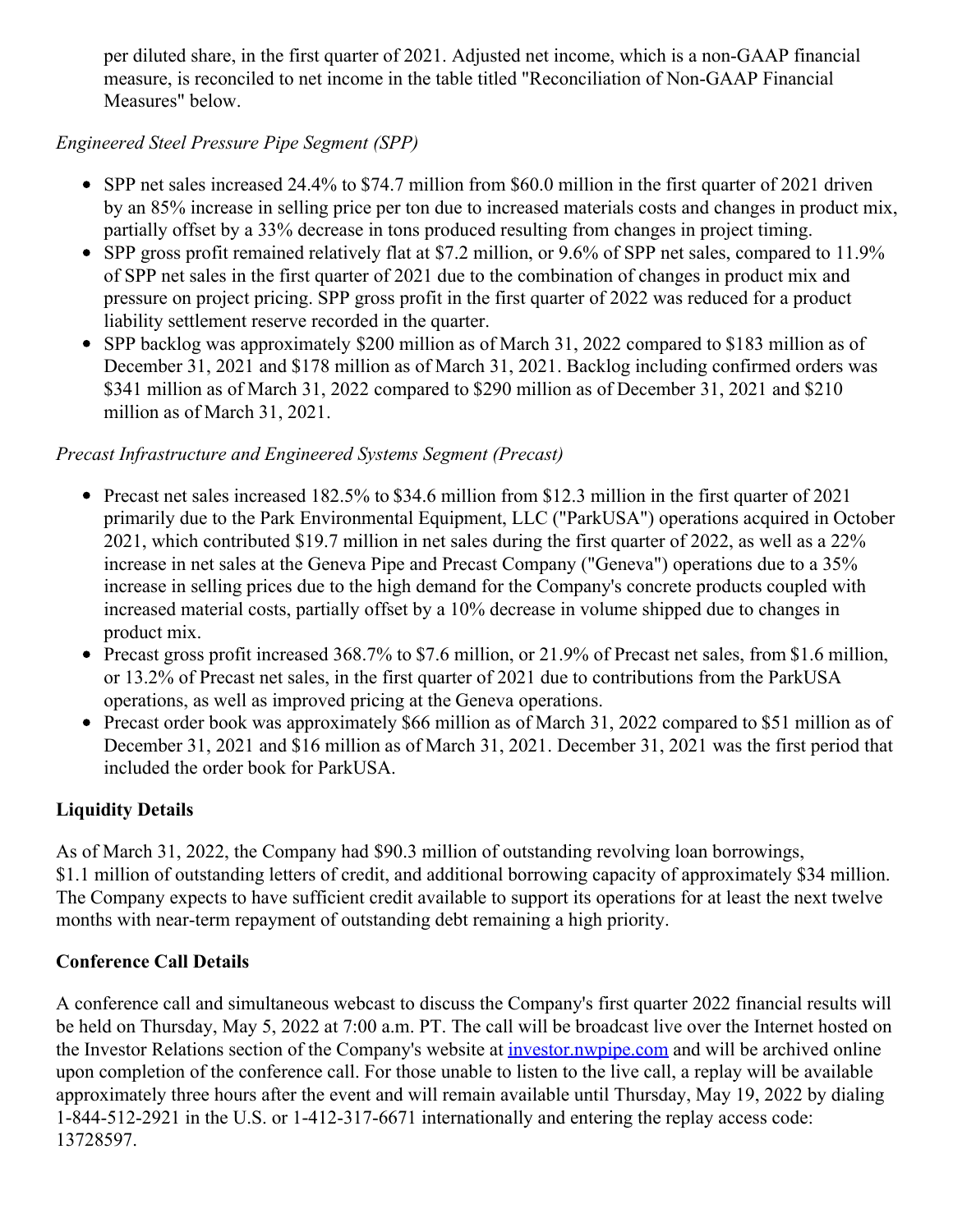#### **About Northwest Pipe Company**

Founded in 1966, Northwest Pipe Company is a leading manufacturer of water-related infrastructure products. In addition to being the largest manufacturer of engineered steel water pipeline systems in North America, the Company manufactures high-quality precast and reinforced concrete products; water, wastewater, and stormwater equipment; steel casing pipe; bar-wrapped concrete cylinder pipe; and one of the largest offerings of pipeline system joints, fittings, and specialized components. Strategically positioned to meet growing water and wastewater infrastructure needs, Northwest Pipe Company provides solution-based products for a wide range of markets under the ParkUSA, Geneva Pipe and Precast, Permalok®, and Northwest Pipe Company lines. The Company's diverse team is committed to quality and innovation while demonstrating the Company's core values of accountability, commitment, and teamwork. The Company is headquartered in Vancouver, Washington, and has 13 manufacturing facilities across North America. Please visit [www.nwpipe.com](https://c212.net/c/link/?t=0&l=en&o=3526416-1&h=208358434&u=http%3A%2F%2Fwww.nwpipe.com%2F&a=www.nwpipe.com) for more information.

#### **Forward-Looking Statements**

Statements in this press release by Scott Montross are *"*forward-looking statements*"* within the meaning of the Private Securities Litigation Reform Act of 1995 and Section 21E of the Securities Exchange Act of 1934, as amended, that are based on current expectations, estimates, and projections about the Company's business, management's beliefs, and assumptions made by management. These statements are not guarantees of future performance and involve risks and uncertainties that are difficult to predict. Therefore, actual outcomes and results may differ materially from what is expressed or forecasted in such forward-looking statements as a result of a variety of important factors. While it is impossible to identify all such factors, those that could cause actual results to differ materially from those estimated by the Company include changes in demand and market prices for its products, product mix, bidding activity and order cancelations, timing of customer orders and deliveries, production schedules, price and availability of raw materials, excess or shortage of production capacity, international trade policy and regulations, changes in tariffs and duties imposed on imports and exports and related impacts on the Company, the Company's ability to identify and complete internal initiatives and/or acquisitions in order to grow its business, the Company's ability to effectively integrate ParkUSA and other acquisitions into its business and operations and achieve significant administrative and operational cost synergies and accretion to financial results, impacts of recent U.S. tax reform legislation on the Company's results of operations, adequacy of the Company's insurance coverage, supply chain challenges, labor shortages, ongoing military conflicts in the Ukraine and related consequences, operating problems at the Company's manufacturing operations including fires, explosions, inclement weather, and natural disasters, impacts of pandemics, epidemics, or other public health emergencies, such as coronavirus disease 2019, and other risks discussed in the Company's Annual Report on Form 10-K for the year ended December 31, 2021 and from time to time in its other Securities and Exchange Commission filings and reports. Such forward-looking statements speak only as of the date on which they are made, and the Company does not undertake any obligation to update any forward-looking statement to reflect events or circumstances after the date of this release. If the Company does update or correct one or more forward-looking statements, investors and others should not conclude that it will make additional updates or corrections with respect thereto or with respect to other forward-looking statements.

#### **Non-GAAP Financial Measures**

The Company is presenting backlog including confirmed orders, adjusted net income, and adjusted diluted net income per share. These non-GAAP financial measures are provided to better enable investors and others to assess the Company's ongoing operating results and compare them with its competitors. This should be considered a supplement to, and not a substitute for, or superior to, financial measures calculated in accordance with GAAP.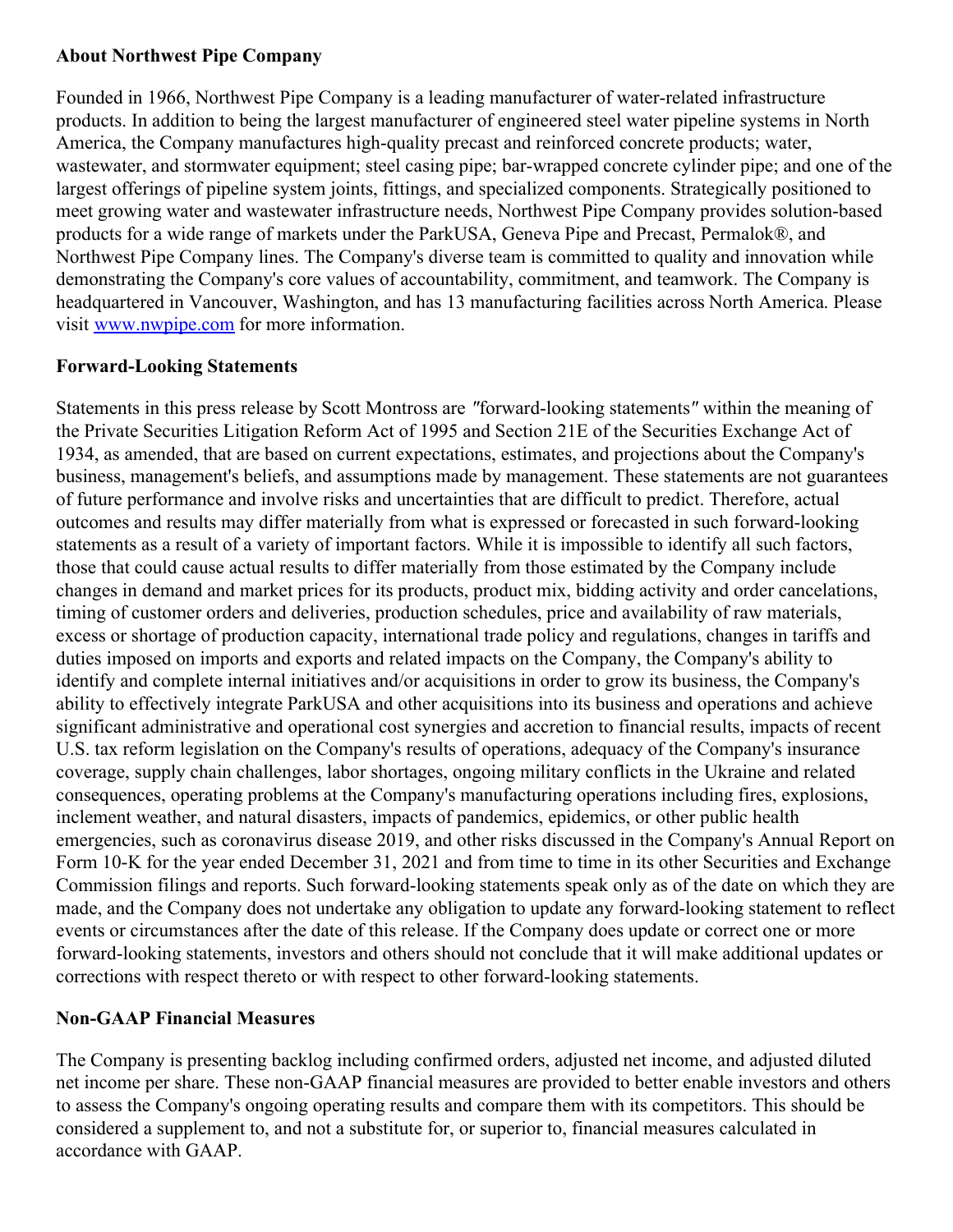For more information, visit [www.nwpipe.com](https://c212.net/c/link/?t=0&l=en&o=3526416-1&h=208358434&u=http%3A%2F%2Fwww.nwpipe.com%2F&a=www.nwpipe.com).

**Contact:** Aaron Wilkins Chief Financial Officer Northwest Pipe Company  $(360)$  397-6294 • [investors@nwpipe.com](mailto:investors@nwpipe.com)

Or Addo Investor Relations (310) 829‑5400

<sup>1</sup> Northwest Pipe Company defines "backlog" as the balance of remaining performance obligations under signed contracts for Engineered Steel Pressure Pipe products for which revenue is recognized over time.

<sup>2</sup> Northwest Pipe Company defines "confirmed orders" as Engineered Steel Pressure Pipe projects for which the Company has been notified that it is the successful bidder, but a binding agreement has not been executed.

<sup>3</sup> Northwest Pipe Company defines "order book" as unfulfilled orders outstanding at the measurement date for its Precast Infrastructure and Engineered Systems segment. Cancelations against outstanding orders are measured in the period they are received.

### **NORTHWEST PIPE COMPANY AND SUBSIDIARIES CONDENSED CONSOLIDATED STATEMENTS OF OPERATIONS**

#### (Unaudited)

(In thousands, except per share amounts)

|                                               | <b>Three Months Ended</b><br>March 31, |         |      |        |
|-----------------------------------------------|----------------------------------------|---------|------|--------|
|                                               | 2022                                   |         | 2021 |        |
| Net sales:                                    |                                        |         |      |        |
| <b>Engineered Steel Pressure Pipe</b>         | \$                                     | 74,715  | \$   | 60,057 |
| Precast Infrastructure and Engineered Systems |                                        | 34,616  |      | 12,254 |
| Total net sales                               |                                        | 109,331 |      | 72,311 |
| Cost of sales:                                |                                        |         |      |        |
| <b>Engineered Steel Pressure Pipe</b>         |                                        | 67,526  |      | 52,903 |
| Precast Infrastructure and Engineered Systems |                                        | 27,019  |      | 10,633 |
| Total cost of sales                           |                                        | 94,545  |      | 63,536 |
| Gross profit:                                 |                                        |         |      |        |
| <b>Engineered Steel Pressure Pipe</b>         |                                        | 7,189   |      | 7,154  |
| Precast Infrastructure and Engineered Systems |                                        | 7,597   |      | 1,621  |
| Total gross profit                            |                                        | 14,786  |      | 8,775  |
| Selling, general, and administrative expense  |                                        | 9,368   |      | 5,830  |
| Operating income                              |                                        | 5,418   |      | 2,945  |
| Other income                                  |                                        | 44      |      | 59     |
| Interest expense                              |                                        | (560)   |      | (227)  |
| Income before income taxes                    |                                        | 4,902   |      | 2,777  |
| Income tax expense                            |                                        | 1,343   |      | 602    |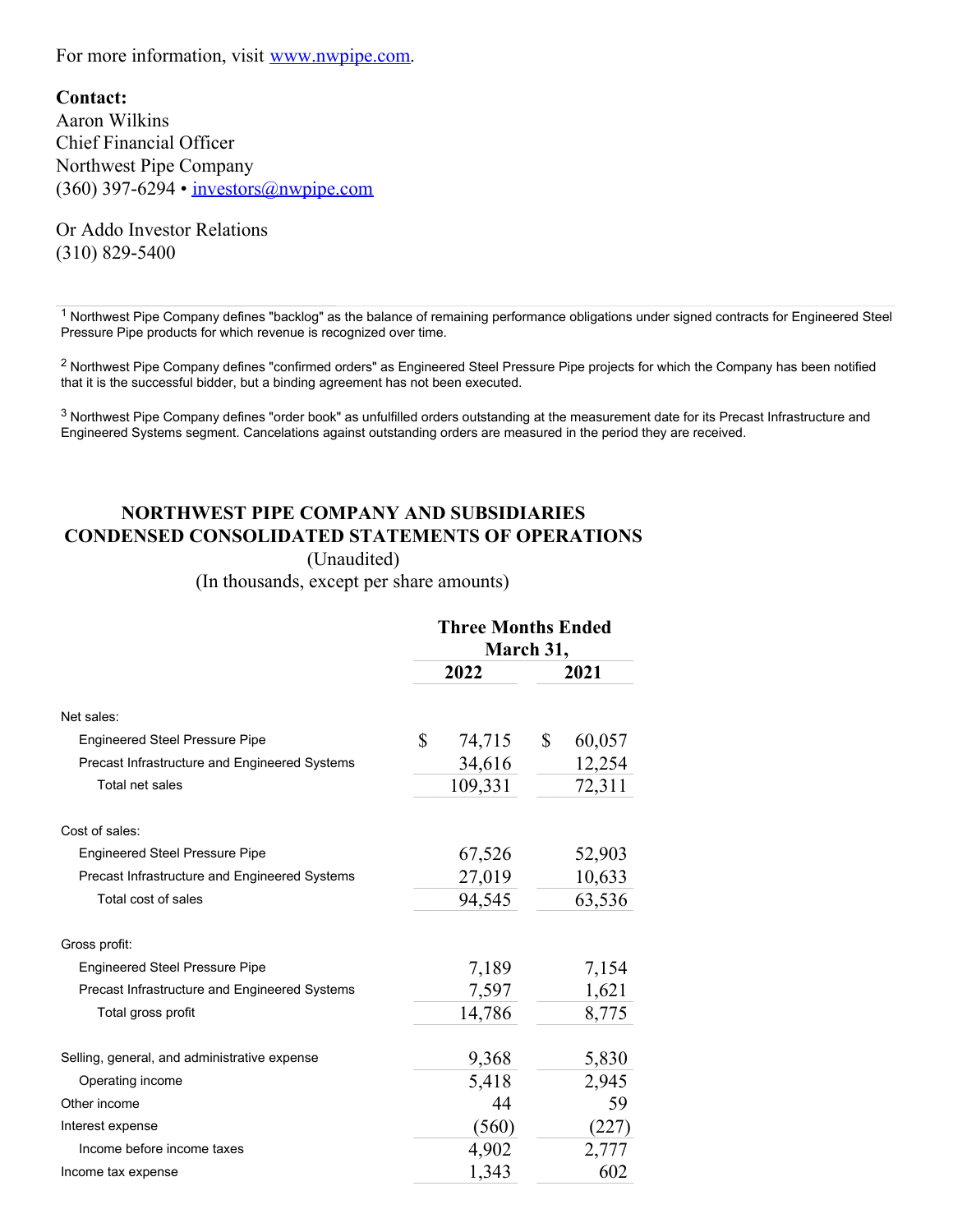|   | 3.559 |   |       |
|---|-------|---|-------|
|   |       |   |       |
| S | 0.36  | S | 0.22  |
|   | 0.36  | S | 0.22  |
|   |       |   |       |
|   | 9,881 |   | 9,814 |
|   | 9,973 |   | 9,921 |
|   |       |   |       |

## **NORTHWEST PIPE COMPANY AND SUBSIDIARIES CONDENSED CONSOLIDATED BALANCE SHEETS**

(Unaudited)

(In thousands)

|                                                | March 31,<br>2022 |         | December 31,<br>2021 |         |  |
|------------------------------------------------|-------------------|---------|----------------------|---------|--|
| Assets                                         |                   |         |                      |         |  |
| Current assets:                                |                   |         |                      |         |  |
| Cash and cash equivalents                      | $\mathbb{S}$      | 3,301   | \$                   | 2,997   |  |
| Trade and other receivables, net               |                   | 59,227  |                      | 52,664  |  |
| Contract assets                                |                   | 111,067 |                      | 107,170 |  |
| Inventories                                    |                   | 62,708  |                      | 59,651  |  |
| Prepaid expenses and other                     |                   | 4,939   |                      | 5,744   |  |
| <b>Total current assets</b>                    |                   | 241,242 |                      | 228,226 |  |
| Property and equipment, net                    |                   | 123,047 |                      | 121,266 |  |
| Operating lease right-of-use assets            |                   | 97,085  |                      | 98,507  |  |
| Goodwill                                       |                   | 53,684  |                      | 53,684  |  |
| Intangible assets, net                         |                   | 38,182  |                      | 39,376  |  |
| Other assets                                   |                   | 6,281   |                      | 6,620   |  |
| <b>Total assets</b>                            |                   | 559,521 | \$                   | 547,679 |  |
| <b>Liabilities and Stockholders' Equity</b>    |                   |         |                      |         |  |
| <b>Current liabilities:</b>                    |                   |         |                      |         |  |
| Accounts payable                               | \$                | 36,953  | \$                   | 32,267  |  |
| <b>Accrued liabilities</b>                     |                   | 23,912  |                      | 24,498  |  |
| <b>Contract liabilities</b>                    |                   | 4,090   |                      | 2,623   |  |
| Current portion of operating lease liabilities |                   | 4,769   |                      | 4,704   |  |
| <b>Total current liabilities</b>               |                   | 69,724  |                      | 64,092  |  |
| Borrowings in line of credit                   |                   | 90,252  |                      | 86,761  |  |
| Operating lease liabilities                    |                   | 92,539  |                      | 93,725  |  |
| Deferred income taxes                          |                   | 11,370  |                      | 10,984  |  |
| Other long-term liabilities                    |                   | 8,638   |                      | 8,734   |  |
| <b>Total liabilities</b>                       |                   | 272,523 |                      | 264,296 |  |
| Stockholders' equity                           |                   | 286,998 |                      | 283,383 |  |